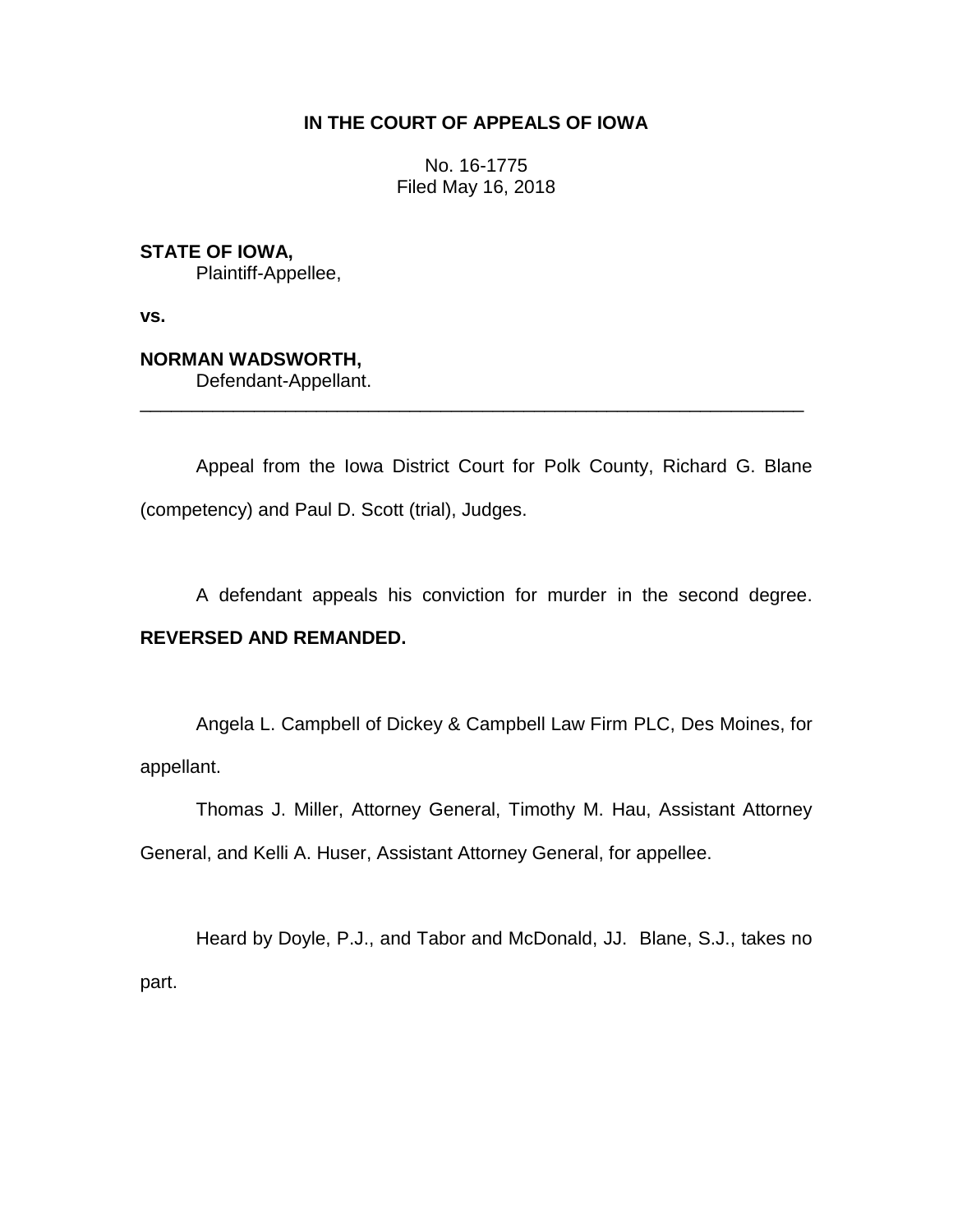#### **TABOR, Judge.**

It is undisputed Norman Wadsworth killed Darlene Crook. What he disputes on appeal is whether he did so with malice aforethought and whether he was competent to stand trial. Wadsworth also contends his trial counsel was ineffective in not raising an insanity defense. Finally, he argues the district court erred in admitting autopsy photographs and evidence of a prior harassment conviction into the record.

On our de novo review, we find Wadsworth did not have the ability, at the time of trial, to assist his attorneys in his defense. Accordingly, we reverse and remand for further proceedings. We also find the evidence presented at trial was sufficient for the jury to reach a verdict of second-degree murder.

#### **I. Facts and Prior Proceedings**

Norman Wadsworth suffered from schizophrenia for decades and received no treatment. He had a contentious relationship with the manager at his apartment complex, Darlene Crook, who he believed was part of a government conspiracy to kill him. Eventually, Wadsworth was evicted from his apartment. After being homeless for several months, Wadsworth tried to take a bus to a motel. He boarded the wrong bus and ended up just three blocks from his old apartment complex. He walked to Crook's office and attacked her with a knife. Crook died of blood loss from the seventy-one distinct wounds inflicted by Wadsworth.

A resident of the apartment complex heard the commotion and restrained Wadsworth until police could respond. Speaking with police officers, Wadsworth admitted he knew he was killing Crook, had contemplated doing so for some time, and entered the apartment complex for that reason. Wadsworth said competing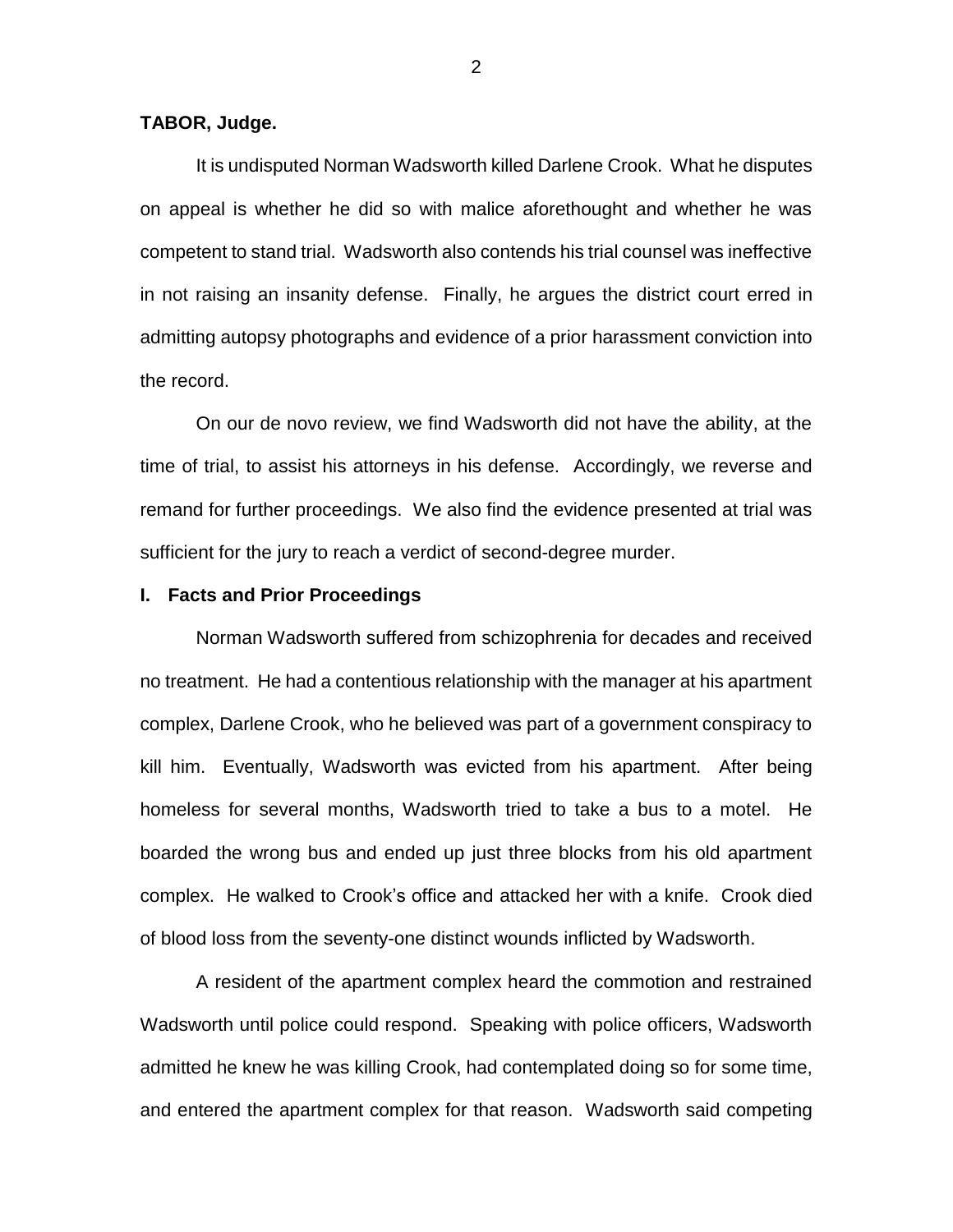voices inside his head were telling him to either stab or not stab Crook. He believed Crook could hear the voices too. The State charged Wadsworth with firstdegree murder.

Wadsworth's attorneys moved for a hearing to determine their client's competency to stand trial. At the hearing, the defense presented the testimony of psychologist Alan Goldstein, and the State countered with the testimony of psychiatrist Michael Taylor. The district court found Wadsworth competent, and the charges proceeded to a jury trial.<sup>1</sup> The jury found Wadsworth guilty of murder in the second degree. On appeal, Wadsworth argues he was not capable of assisting in his defense, insufficient evidence supported the verdict, trial counsel was ineffective for not raising an affirmative defense of insanity, and the autopsy photographs and evidence of his harassment conviction were unfairly prejudicial.

#### **II. Analysis**

 $\overline{a}$ 

#### **A. Sufficiency of the Evidence for Murder in the Second Degree**

Although we ultimately conclude Wadsworth was not competent, we must first address the sufficiency of the evidence for the conviction. We do this because if the evidence was insufficient, Wadsworth would be entitled to acquittal on the murder charge and double jeopardy would bar retrial. *See United States v. Gonzalez-Sanchez*, 825 F.2d 572, 588 n.56 (1st Cir. 1987) ("The double jeopardy clause does not prevent the retrial of a defendant after his conviction has been reversed on appeal unless the reversal was grounded on the insufficiency of the

<sup>1</sup> Before trial, defense counsel unsuccessfully sought interlocutory review of the competency ruling and filed a second request for a competency exam, which was denied by the district court.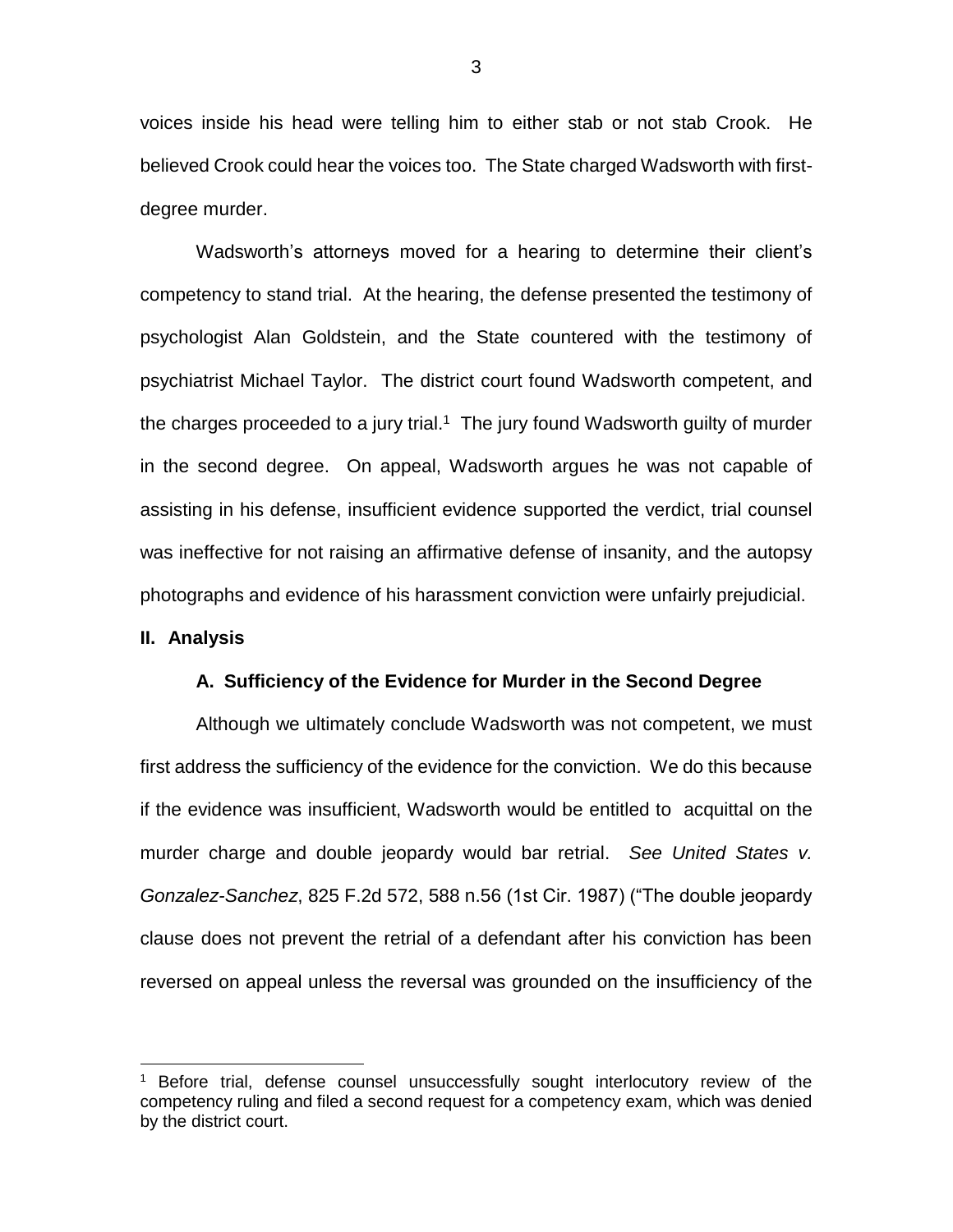evidence at trial. . . . Even if the appellate court finds alternative grounds for reversal, it must consider the defendant's challenge to this sufficiency of the evidence to ensure that the prohibition against double jeopardy is upheld.").

Wadsworth contends the record does not contain sufficient evidence of malice aforethought to support the verdict of murder in the second degree.<sup>2</sup> The jury was instructed malice aforethought is an element of murder in the first and second degree. *See* Iowa Code §§ 707.2, 707.3. First-degree murder requires an additional element that the defendant "acted willfully, deliberately, premeditatedly and with a specific intent to kill Darlene Crook." *See* Iowa Code § 707.2.

We review challenges to the sufficiency of the evidence for errors at law. *See State v. Hansen*, 750 N.W.2d 111, 112 (Iowa 2008). We will uphold the jury's verdict if it is supported by substantial evidence. *State v. Rooney*, 862 N.W.2d

<sup>&</sup>lt;sup>2</sup> Wadsworth contends he preserved error on his sufficiency of the evidence claim by moving for judgment of acquittal. The State responds Wadsworth did not preserve error because he failed to challenge the element of malice aforethought in the district court.

A motion for judgment of acquittal will not preserve a sufficiency-of-the-evidence issue for review unless it identifies the specific elements of the crime for which the defense believes the evidence is lacking. *State v. Williams*, 695 N.W.2d 23, 27 (Iowa 2005) (citing *State v. Crone*, 545 N.W.2d 267, 270 (Iowa 1996)). Our supreme court has recognized an exception when "the record indicates that the grounds for a motion were obvious and understood by the trial court and counsel." *Id.*

At the close of the State's case, defense counsel moved for judgment of acquittal on the charges of murder in the first and second degree, asking the court to submit only a lesser-included manslaughter charge. Defense counsel stated Wadsworth was suffering from a mental illness such that "he was incapable of formulating malice aforethought." At the close of the defense case, counsel renewed the motion, stating, "This case should not be submitted to the jury as to murder in the first degree and murder in the second degree" because Wadsworth "did not have the requisite ability to form specific intent to commit the act causing the death of Ms. Crook." Defense counsel again asked the court to submit only manslaughter to the jury.

In the context of the jury instructions and the first defense motion, we find the second motion was a renewed attack on the malice aforethought element common to firstand second-degree murder. The court specifically found the evidence presented was sufficient to create a jury question on both first- and second-degree murder. Because it was understood from the context that Wadsworth's motion concerned the malice aforethought element, he preserved error.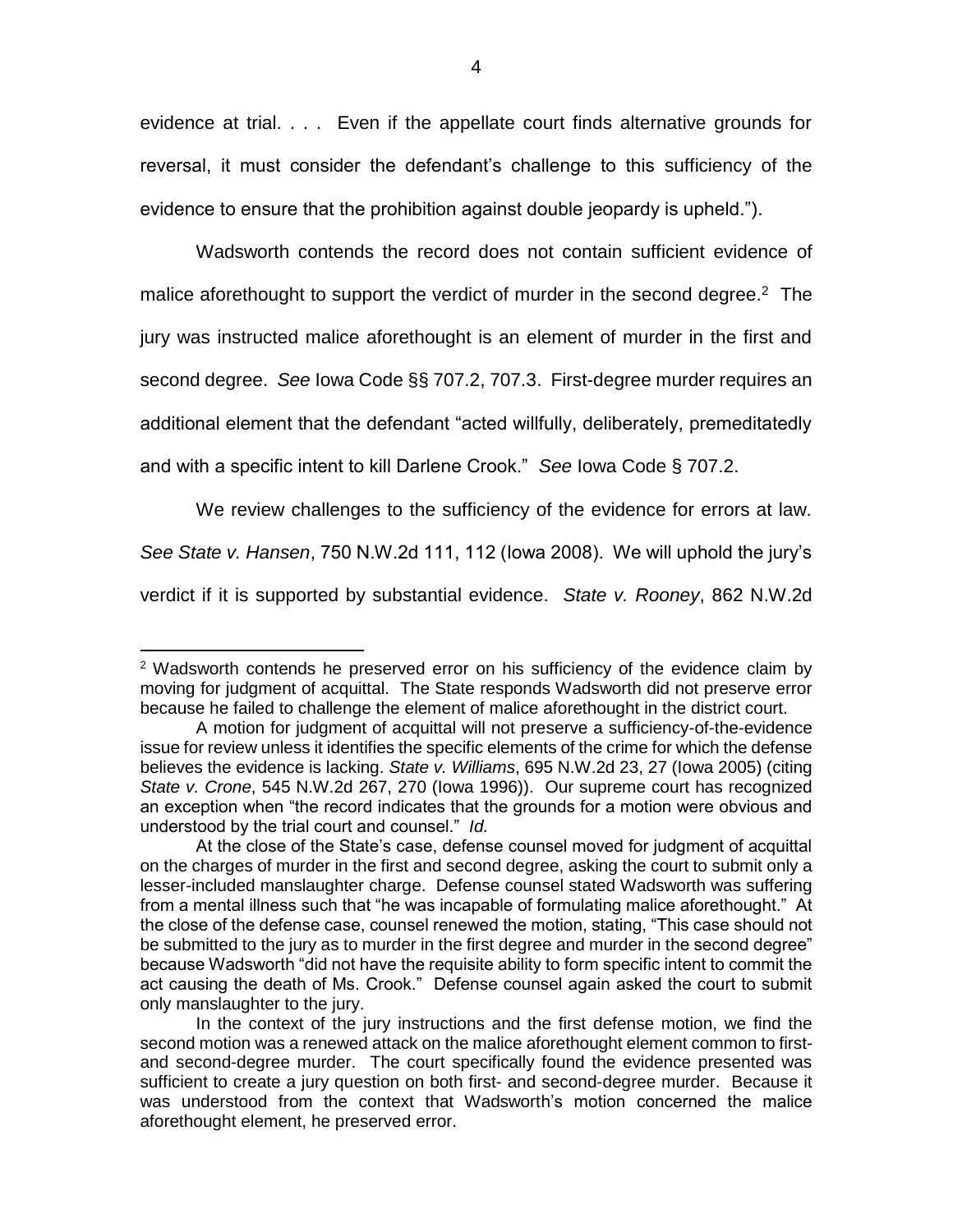367, 371 (Iowa 2015). We view the evidence in the light most favorable to the State, "including all reasonable inferences that may be fairly drawn from the evidence." *State v. Sanford*, 814 N.W.2d 611, 615 (Iowa 2012). We will deem the evidence sufficient if it could convince a rational jury the defendant was guilty beyond a reasonable doubt. *Rooney*, at 371. Evidence is not substantial if it raises only suspicion, speculation, or conjecture. *State v. Howse*, 875 N.W.2d 684, 688 (Iowa 2016).

To convict on second-degree murder, the instructions required the jury to find (1) Wadsworth stabbed Darlene Crook; (2) Crook died as a result of being stabbed; and (3) Wadsworth acted with malice aforethought. Wadsworth challenges only the third element. The court instructed the jury:

"Malice" is a state of mind which leads one to intentionally do a wrongful act to the injury of another or in disregard for the rights of another out of actual hatred, or with an evil or unlawful purpose. It may be established by evidence of actual hatred, or by proof of a deliberate or fixed intent to do injury. It may be found from the acts and conduct of the defendant, and the means used in doing the wrongful and injurious act.

The court further instructed, "'Malice aforethought' is a fixed purpose or design to do some physical harm to another which exists before the act is committed. It does not have to exist for any particular length of time." The jury may properly consider the "fierceness and atrocity of the attack, the circumstances under which it was made, the nature and extent of the injury inflicted, the condition of the body and wearing apparel, the deadly nature of the weapon used, and the manner of using it." *State v. Nowlin*, 244 N.W.2d 591, 593 (Iowa 1976).

Taken in the light most favorable to the State, the record contained substantial evidence for a rational jury to conclude beyond a reasonable doubt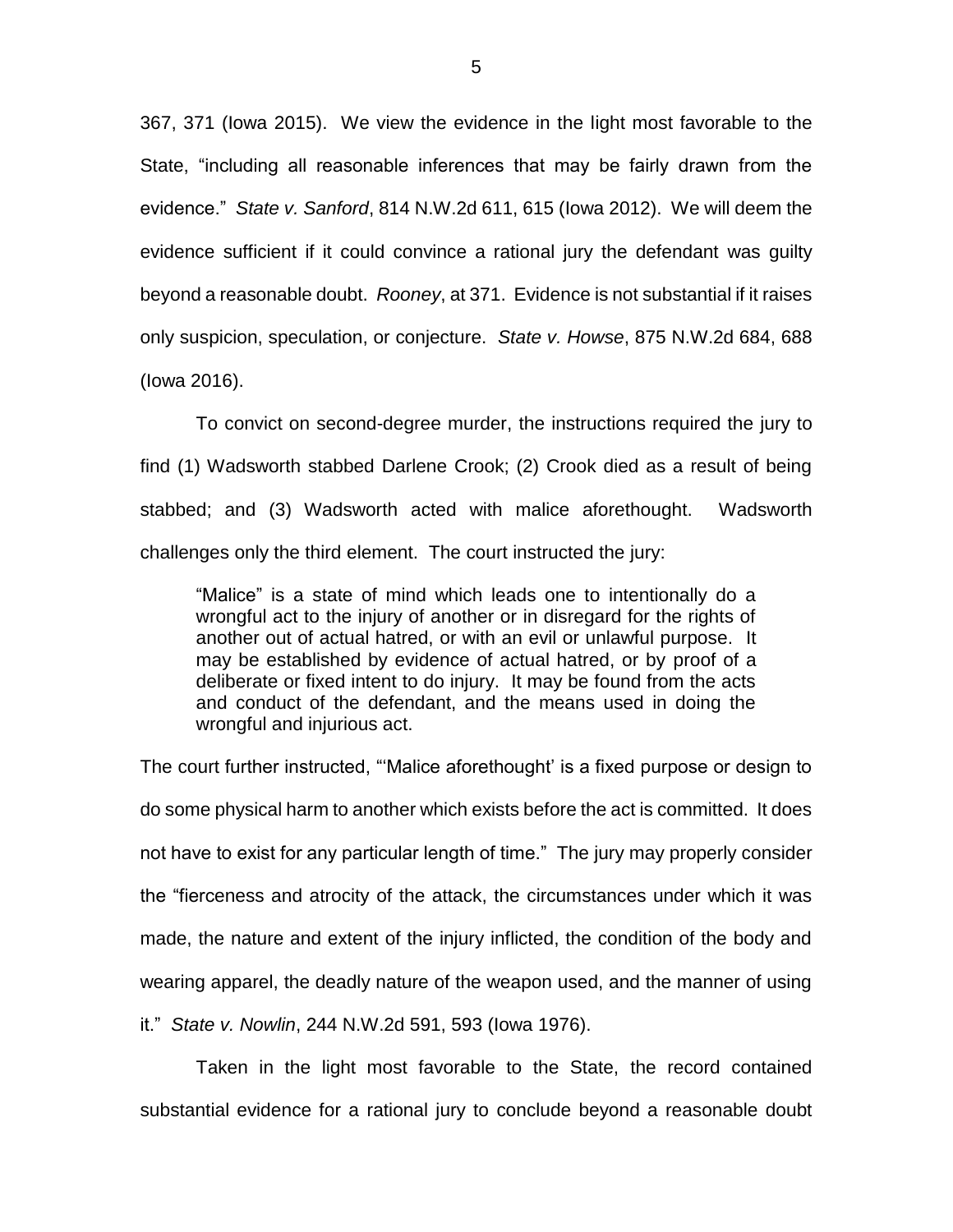Wadsworth acted with malice aforethought. Wadsworth had a long-standing conflict with Crook. He believed she was responsible for his eviction and involved in a plot to kill him. The jury could reasonably infer he exhibited actual hatred against her or acted with an unlawful purpose of seeking revenge for his circumstances. When he found himself just three blocks from his old apartment complex, he chose to walk there, go to her office, and attack her with a knife he carried. The evidence may not support Wadsworth had a fixed purpose to kill Crook before the opportunity presented itself—because he took the wrong bus and told officers he carried a knife routinely for protection—but a reasonable jury could infer he developed a fixed purpose on the walk to the apartment complex. Crook died from seventy-one distinct wounds Wadsworth inflicted on her. He did not stop his attack until another resident intervened and restrained him. The attack was sufficiently fierce and atrocious to give a reasonable inference of malice.

Although a psychologist testified for the defense that Wadsworth could not have undergone a rational thought process to develop an intent to kill Crook, the jury was free to give that evidence less weight or disregard it. During a police interview, Wadsworth said he had contemplated killing Crook for some time and entered the building for that purpose. The evidence was sufficient to support a verdict of murder in the second degree.

#### **B. Competency**

Although we conclude the evidence was sufficient to convict Wadsworth of second-degree murder, there is a predicate issue that supersedes that question. Wadsworth argues his mental illness left him incapable of aiding in his own defense. The State responds Wadsworth could assist trial counsel and evidence

6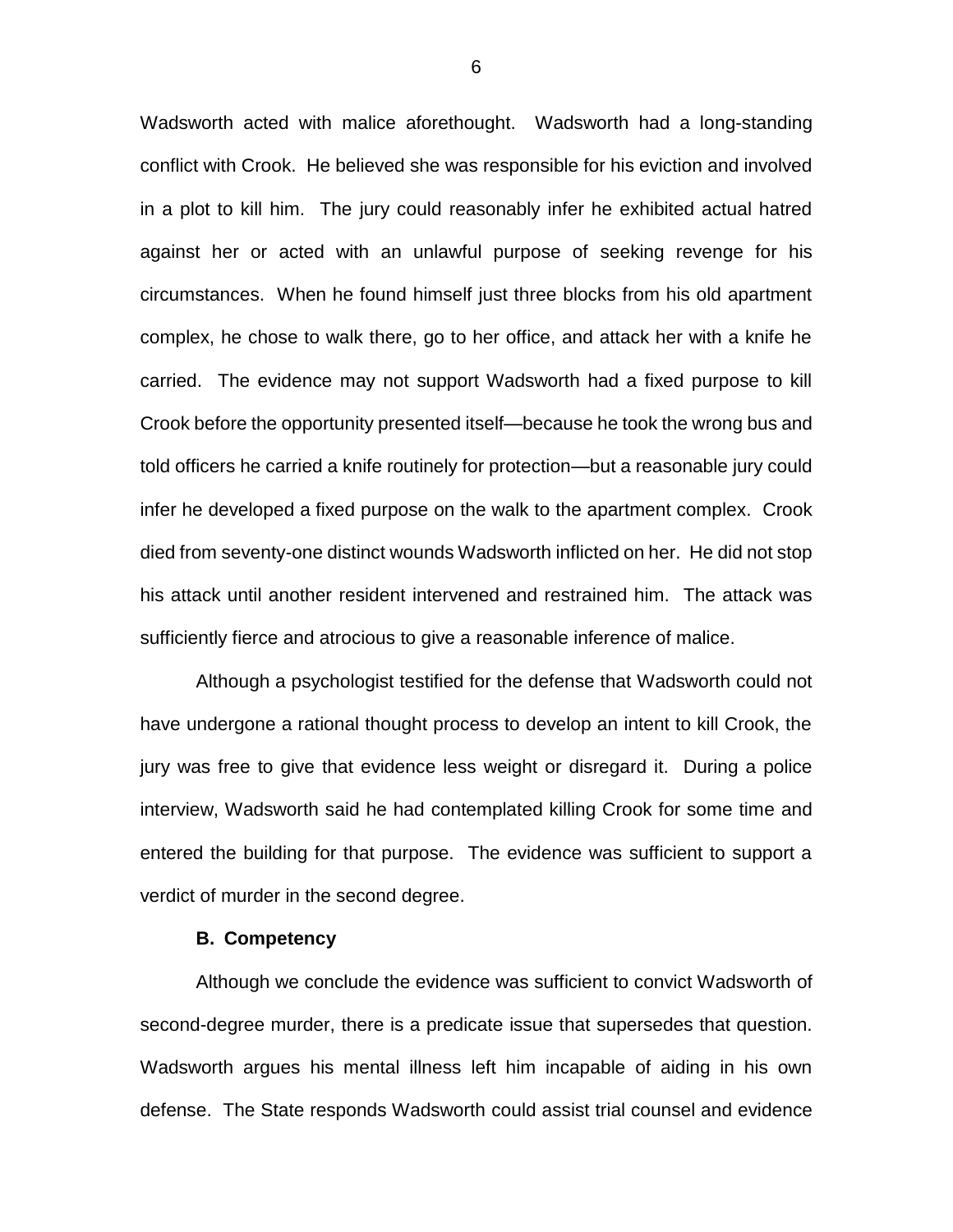to the contrary is explained by his stubborn refusal to cooperate with the defense competency expert.<sup>3</sup> We find Wadsworth sufficiently demonstrated he was not competent to stand trial.

We review a competency determination de novo because it implicates constitutional rights.<sup>4</sup> *State v. Lyman*, 776 N.W.2d 865, 872–73 (Iowa 2010), *overruled on other grounds by Alcala v. Marriot Int'l, Inc.*, 880 N.W.2d 699, 708, n.3 (Iowa 2016). "[C]onviction of an incompetent defendant violates due process." *State v. Einfeldt*, \_\_\_ N.W.2d \_\_\_, \_\_\_, 2018 WL 1980676, at \*4 (Iowa 2018) (citing *Pate v. Robinson*, 383 U.S. 375, 378 (1966)). "We presume a defendant is competent to stand trial." *Lyman*, 776 N.W.2d at 874. Wadsworth bears the burden of proving his incompetency by a preponderance of the evidence. *See id.* "If the evidence is in equipoise, the presumption of competency prevails." *Id.* "Moreover, once a court finds a defendant competent to stand trial, the presumption of competency continues unless and until the defendant produces new evidence to the contrary." *Id.*

The test for competency is whether "the defendant is suffering from a mental disorder which prevents the defendant from appreciating the charge,

 $3$  In his reply brief, Wadsworth takes issue with the State's argument that he was merely "stubborn" and refused to cooperate. At oral argument, the State clarified it did not contest Wadsworth's diagnosis of schizophrenia. We read the State's argument to mean Wadsworth's mental illness did not affect his ability to assist in his defense. <sup>4</sup> We evaluate the totality of the circumstances. *State v. Pedersen*, 309 N.W.2d 490, 495

<sup>(</sup>Iowa 1981). Generally, this means we consider pretrial proceedings and trial evidence. *Id.* But, in the present case we are limited in our review to the evidence presented at the competency hearing. *See State v. Jackson*, 305 N.W.2d 420, 425 (Iowa 1981) (finding, in a case where there were two pre-trial competency motions and the court found there was no new evidence for a second hearing, review was limited to the record from the first hearing). Although there was a second motion for a competency hearing shortly before trial, the trial court declined to hold one, finding no new evidence was offered.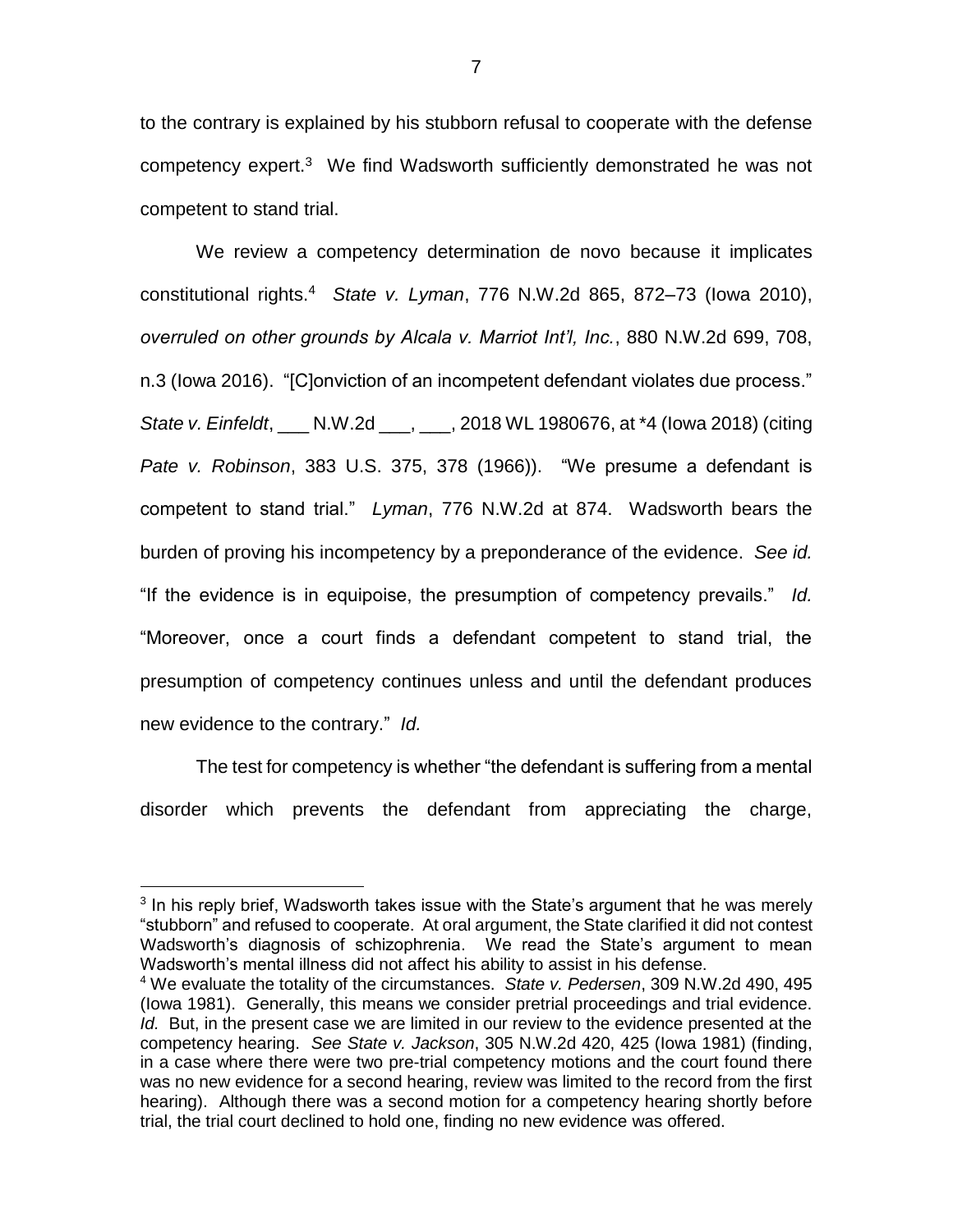understanding the proceedings, or assisting effectively in the defense." Iowa Code § 812.3(1). "The critical question is 'whether [the defendant] has sufficient present ability to consult with his lawyer with a reasonable degree of rational understanding—and whether he has a rational as well as factual understanding of the proceedings against him.'" *State v. Lucas*, 323 N.W.2d 228, 232–33 (Iowa 1982) (quoting *Dusky v. United States*, 362 U.S. 402, 402 (1960)). <sup>5</sup> The competency inquiry accomplishes the dual goals of reducing the likelihood of wrongful conviction and "ensur[ing] that an accused can remain actively and *meaningfully* involved in making decisions regarding his defense." *See* 3 Constitutional Rights of the Accused 3d § 21:1 (2017) (emphasis added).

Finding it difficult to get relevant information from Wadsworth, his trial counsel obtained an evaluation from a psychologist. Dr. Goldstein is a licensed and board-certified forensic psychologist who spent eight hours with Wadsworth over two days.<sup>6</sup> He interviewed Wadsworth about his family, employment, educational background, and his prior criminal record, in the presence of counsel.

 $\overline{a}$ <sup>5</sup> The *Dusky* standard, despite being nearly sixty years old,

has escaped significant elaboration by courts and theorists. It is also highly unpredictable in application, in large part because the task of implementing Dusky generally falls to forensic experts, to whom courts defer heavily but to whom firm guidance as to the legal standard is seldom given. These experts—typically psychologists and psychiatrists, but sometimes specialists in other areas of medicine and the mind sciences—may differ wildly in approach, theoretical framework, understanding of the relevant legal constructs, and conclusions. Factually similar cases therefore may meet different outcomes; indeed, it is common for different experts to reach diametrically opposed conclusions in the same case.

Terry A. Maroney, *Emotional Competence, "Rational Understanding," and the Criminal Defendant*, Am. Crim. L. Rev. 1375, 1379–80 (2006).

<sup>&</sup>lt;sup>6</sup> Goldstein testified the two-day schedule enabled him to see variability in Wadsworth's behavior over time.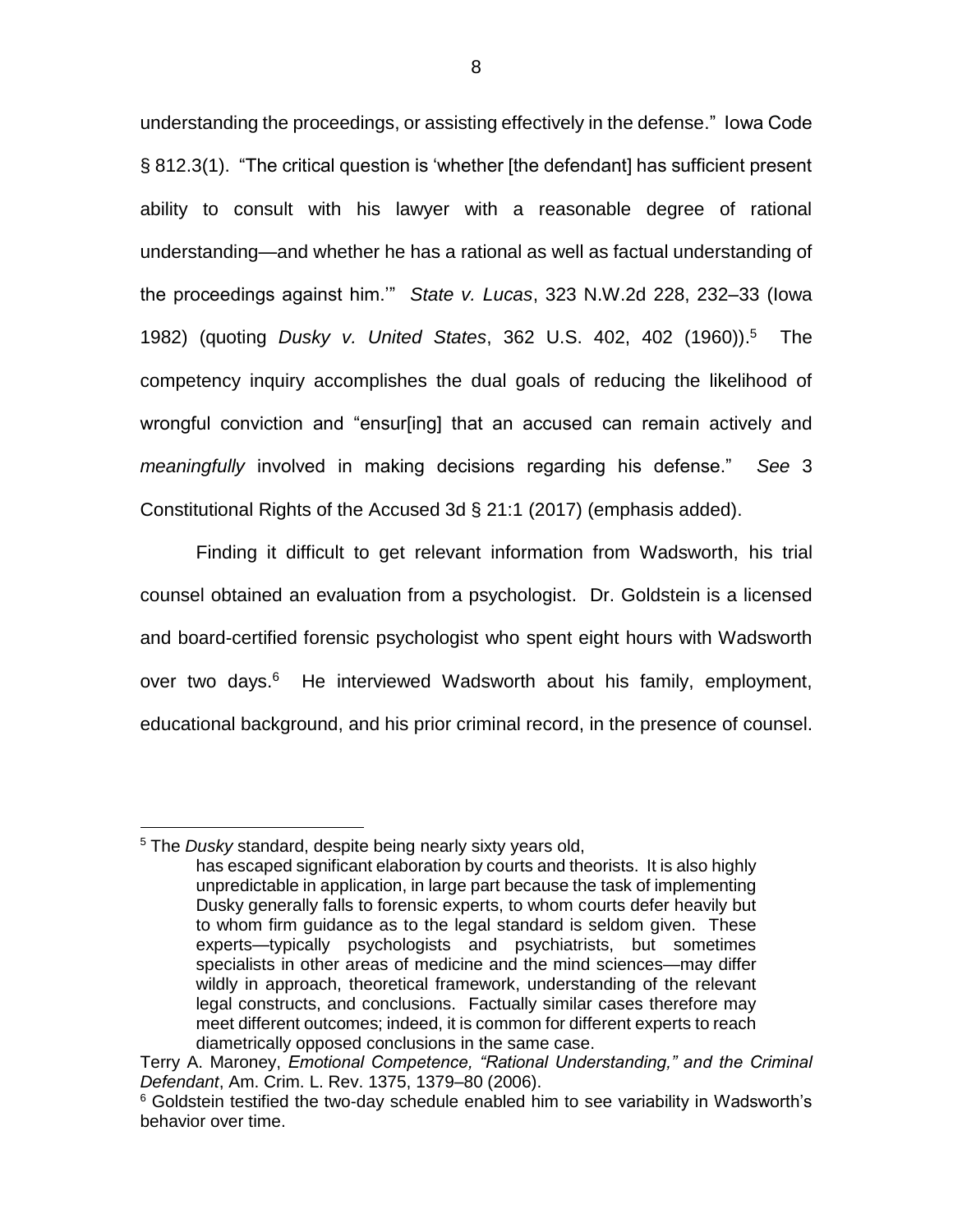Goldstein administered numerous psychological tests.<sup>7</sup> He also examined legal records, police investigation reports, medical records, and the video recording of Wadsworth's police interrogation. Goldstein concluded Wadsworth was delusional and in need of medication. Goldstein submitted a twelve-page written report and testified at the competency hearing regarding his conclusion that Wadsworth was not competent to assist in his defense.

The defense expert reported Wadsworth became defensive, irritated, and frustrated when asked questions, even with counsel present, and at one point terminated their interview by walking out. When answering questions, Wadsworth became disoriented and had difficulty answering in a logical and chronological manner. Although sometimes he was coherent and emotionally appropriate, he was also paranoid and delusional at times. Goldstein found Wadsworth's statements "didn't make much sense" and were contradictory. But Wadsworth denied mental-health symptoms and had no insight into his behavior. He also objected strenuously when Goldstein suggested he begin taking medication for his mental-health symptoms.

Goldstein also interviewed Wadsworth's brother, Herman, who confirmed Wadsworth's long history of mental illness, noting Wadsworth had received Social Security disability benefits for thirty years based on his mental disorder. Goldstein opined Wadsworth had "virtually no frustration tolerance" when questioned about his delusions, but viewed the trial "as his attempt to get up on a soap box and

<sup>7</sup> Goldstein administered the Wechsler Adult Intelligence Scale—IV; Stroop Neuropsychological Screening Test; Symbol Digit Modalities Test; and Structured Interview of Reported Symptoms—Second Edition.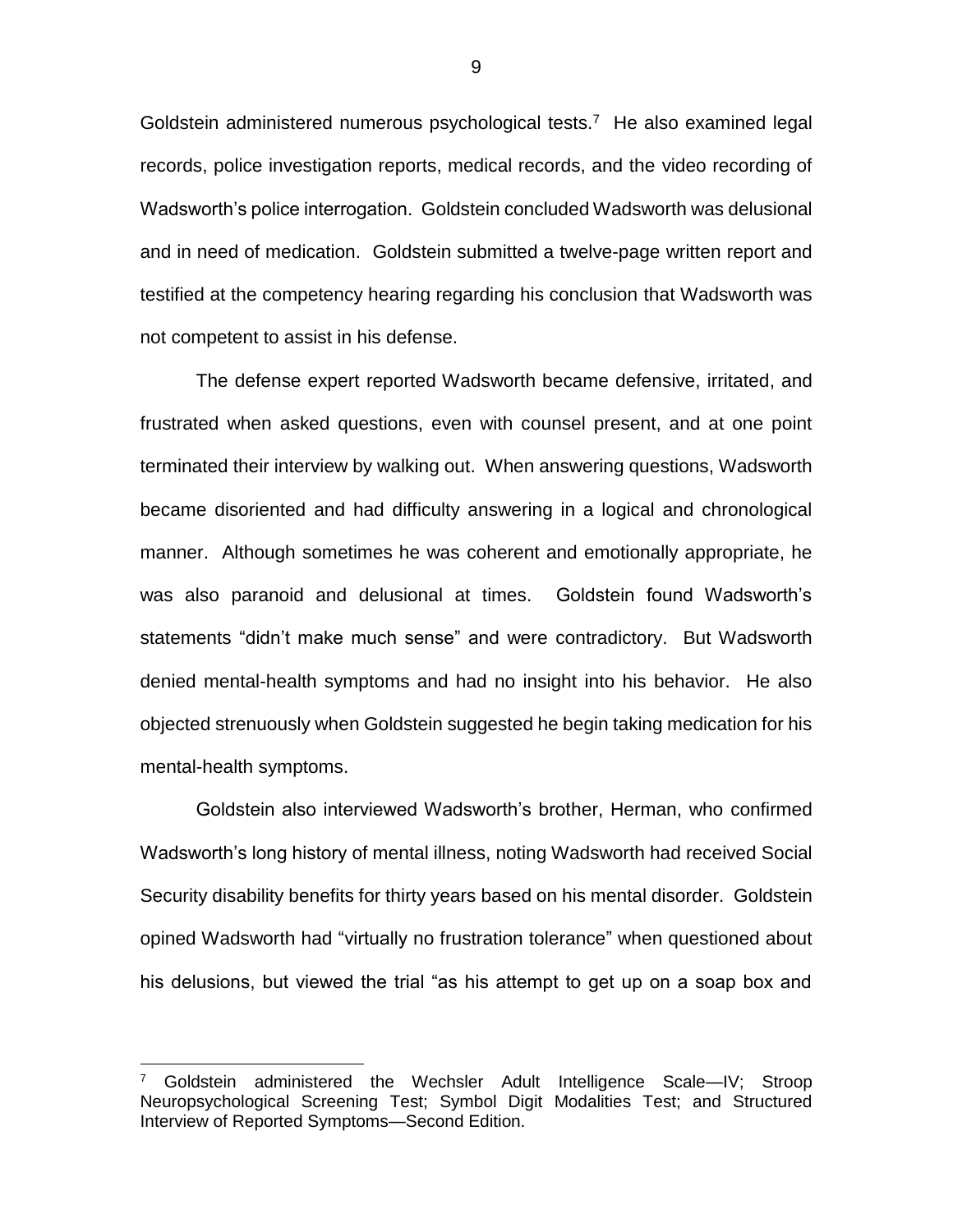explain how the victim in this case did everything to evict him, had attempted to kill him, and he'd been set up by the police."

In his written report, Goldstein noted Wadsworth's tendency to ramble when discussing the murder charge and a prior harassment charge, "merg[ing] his last two arrests," and that he tended to "'become lost' in his belief that he had been set up by the victim and others who plan to 'kill him.'" Goldstein found Wadsworth was "unable to provide a rational, logical link between his delusions and hallucinations and the instant offense" and "did not allow himself to be pressed for information, clarification, or for additional details that might be helpful to his attorney."

Goldstein also related Wadsworth's theories that police set him up thirty years ago when he spent time in Fort Madison, that a "secret" machine implanted the voices in his head at that time, and that his case involved a government conspiracy. Wadsworth admitted to Goldstein he had been hearing voices for more than three decades, but Wadsworth did not view them as symptoms of mental illness. Instead, Wadsworth believed he was mentally normal and became agitated when pressed further. Wadsworth also told Goldstein being thrown out of his apartment was part of a plan—that the voices had "set him up," and Crook was able to hear the voices. Goldstein testified Wadsworth was incapable of explaining the voices he heard or how they fit into his life.

Goldstein expressed concern about Wadsworth's ability to "sit through a trial, to listen to what's going on, to understand in a rationale manner what witnesses are saying." Goldstein further doubted whether Wadsworth could "sit quietly at trial without being disruptive and without arguing with [trial counsel] or shouting at witnesses." When asked whether Wadsworth could be "faking" a

10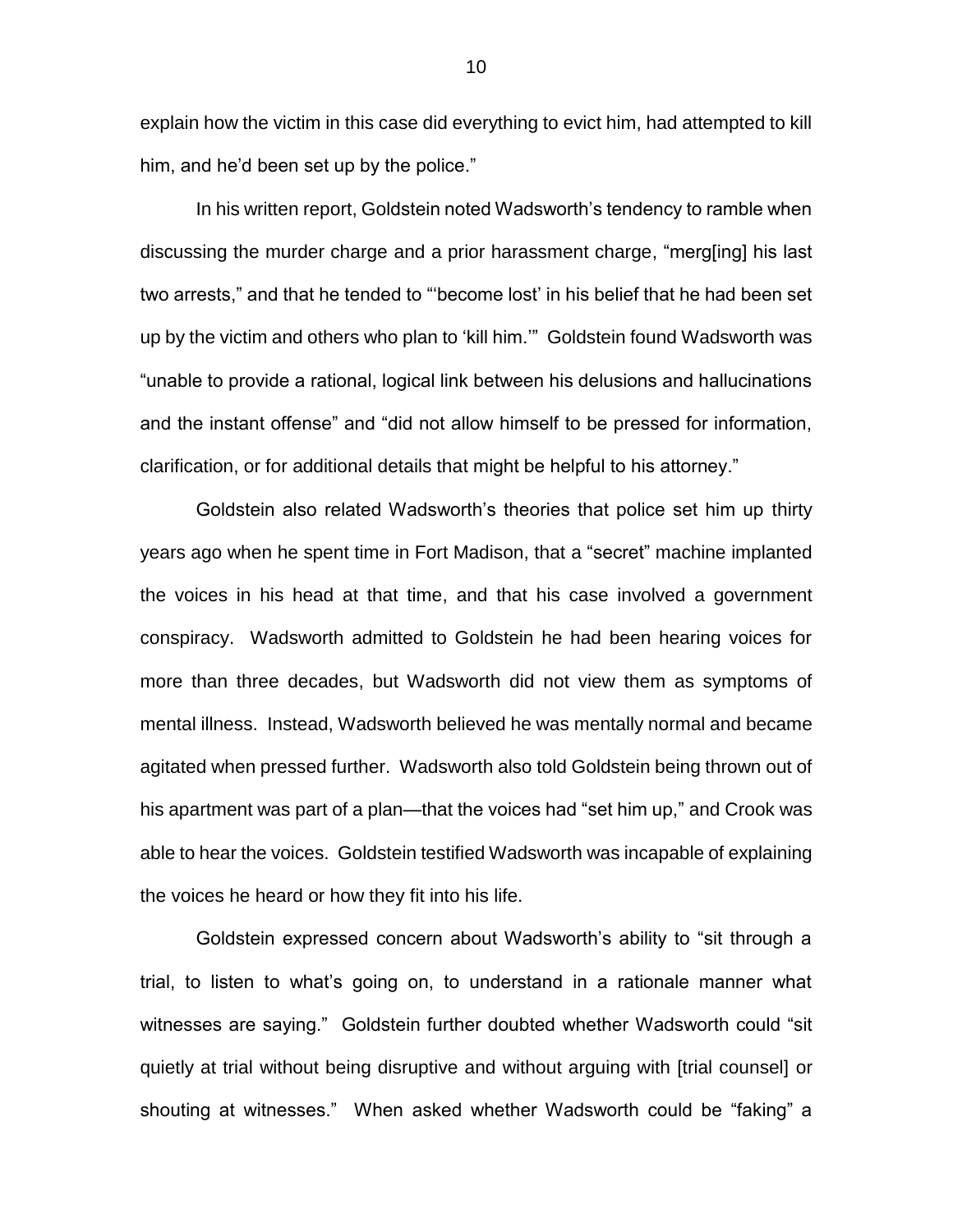mental illness, Goldstein observed Wadsworth "is totally invested in presenting himself as someone who has no mental illness whatsoever." He cited the Structured Interview of Reported Symptoms assessment, which measures the subject's attempts to exaggerate or malinger regarding mental illness. Goldstein observed Wadsworth's score to be "exceedingly low." Goldstein admitted Wadsworth understood the legal process and what would happen at trial, including the role of the judge and jury, plea bargaining, and the evidence against him— Goldstein stated Wadsworth "gets an A" on that measure. Goldstein further explained Wadsworth was able to communicate effectively about the substance of his delusions. But he was a "total failure" in "his ability to assist [counsel], communicate in a reasonably rational manner."

Goldstein suggested Wadsworth was "intellectually impaired" and his IQ fell within a borderline range; Goldstein noted Wadsworth had taken remedial classes throughout his school career and exhibited "overly simplistic" thinking. Goldstein concluded, Wadsworth's "mental confusion, his distractibility, his denial of obvious emotional difficulties, and his inability to tolerate discomfort when being questioned, significantly interfered with his ability to confide in his attorney and to provide information to me and to her that may help in the handling of this case."

The State's expert witness took a more hands-off approach and reached very different conclusions. At the time of the competency hearing, Dr. Michael Taylor was a licensed psychiatrist.<sup>8</sup> He reviewed the trial information, police reports, the video recording of Wadsworth's police interrogation, and

<sup>&</sup>lt;sup>8</sup> Before trial, Taylor lost his license to practice medicine for failure to keep required medical records.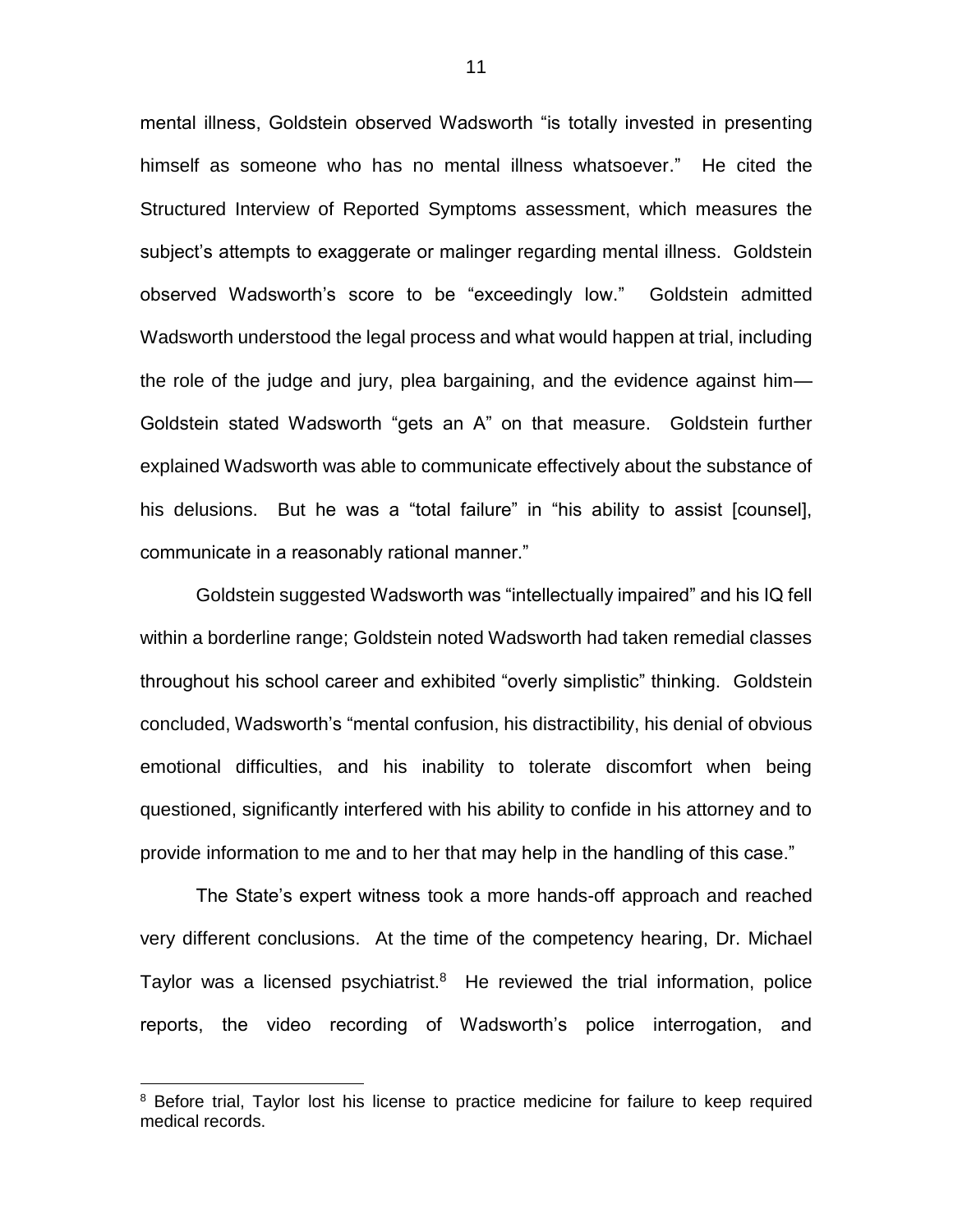Dr. Goldstein's report, as well as the results of Goldstein's psychological tests. Taylor interviewed Wadsworth at the Polk County Jail for about ninety minutes and produced a two-page report, as well as testifying at the competency hearing.

At the outset of the interview, Taylor explained to Wadsworth he did not need to answer questions he did not wish to answer and could end the interview at any time. Taylor described Wadsworth as calm, polite, and cooperative. Taylor did not see any agitation or irritability. Wadsworth told Taylor about the competing voices in his head trying to persuade him to do things but added, "I just brush them off." As Wadsworth approached Crook's office, the voices were arguing about whether Wadsworth should stab her. But Wadsworth vehemently denied to Taylor that the voices had any influence in his stabbing Crook. Taylor reported Wadsworth displayed no other types of "pathological thought content." His mental status examination was "within normal limits," and he displayed no abnormalities or impairments as described in Goldstein's report.<sup>9</sup> According to Taylor, Wadsworth described the harassment incident and the stabbing in a concise manner, "clearly separated chronologically" without any confusion between the two. Taylor concluded:

Mr. Wadsworth is fully knowledgeable about the charges pending against him and the roles of the various parties involved in any pending legal proceedings. He stated that he fully understands the information and explanations provided to him by [trial counsel], and expressed his relief "that I have a lawyer that I trust." Additionally, he is fully capable of cooperating with his counsel in a rational and meaningful manner in presenting a defense. Mr. Wadsworth is clearly competent to stand trial.

<sup>&</sup>lt;sup>9</sup> In a less than professional passage in his report, Dr. Taylor stated: "There is no way in hell that this man has *any degree* of Mental Retardation."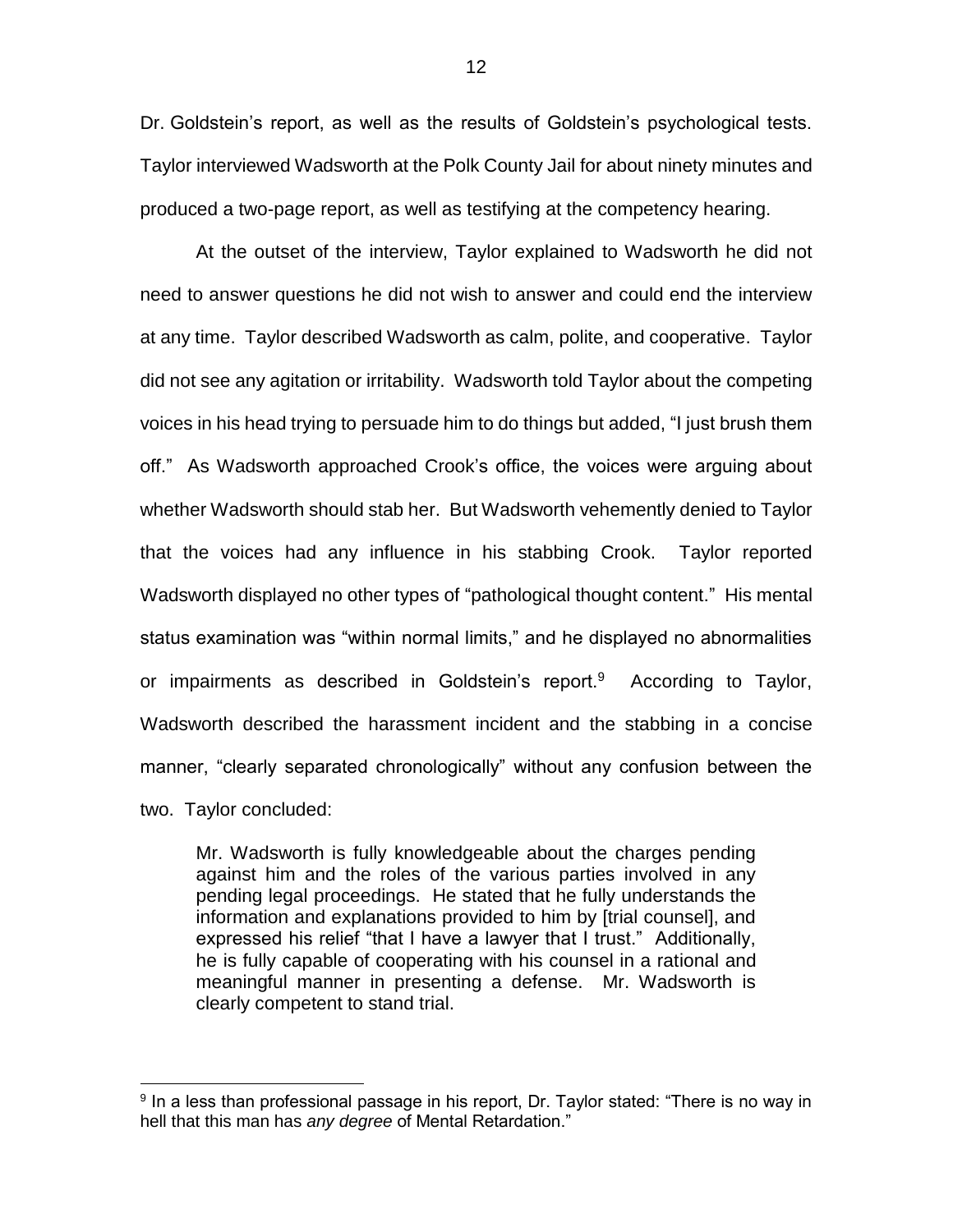At the competency hearing, Taylor reiterated he saw nothing indicating impairment to Wadsworth's abilities to communicate, concentrate, or maintain attention. He opined Wadsworth understood the charges and the roles of the parties. Taylor professed he had no difficulty getting Wadsworth to discuss his mental-health symptoms. In contrast to Goldstein, Taylor stated it was unnecessary to interview a subject at different times because psychiatric conditions do not vary significantly from day to day. Taylor opined Wadsworth was "stubborn" and angry at Goldstein and, therefore, did not put significant effort into Goldstein's evaluation. But, Taylor also offered no alternative explanation for Wadsworth's delusions or auditory hallucinations and did not suggest Wadsworth was malingering or faking any symptoms for his own benefit.

The district court found Wadsworth competent to stand trial. The court included no rationale in its ruling as to how it weighed the conflicting expert opinions but noted Wadsworth's conduct during the hearing required no intervention from the court or his attorneys.<sup>10</sup> In our de novo review, we place less significance on Wadsworth's outward demeanor and more on his inability to meaningfully assist his attorneys in effectively defending the murder charge because of his untreated schizophrenia.

 $10$  Missing from our record are professional statements from Wadsworth's attorneys as to the concerns they had about his ability to assist them. The Supreme Court has recognized "defense counsel will often have the best-informed view of the defendant's ability to participate in his defense." *Medina v. California*, 505 U.S. 437, 450 (1992). But often counsel is constrained by concerns of protecting the attorney-client privilege or threatening a strained attorney-client relationship, "especially if the attorney believes the defendant is incompetent and the defendant believes to the contrary." *See* Grant H. Morris et. al., *Competency to Stand Trial on Trial*, 4 Hous. J. Health L. & Pol'y 193, 199 (2004). Even though the current record does not contain statements from Wadsworth's trial counsel about the difficulties they were having, those concerns were conveyed to Dr. Goldstein and his examination took them into consideration.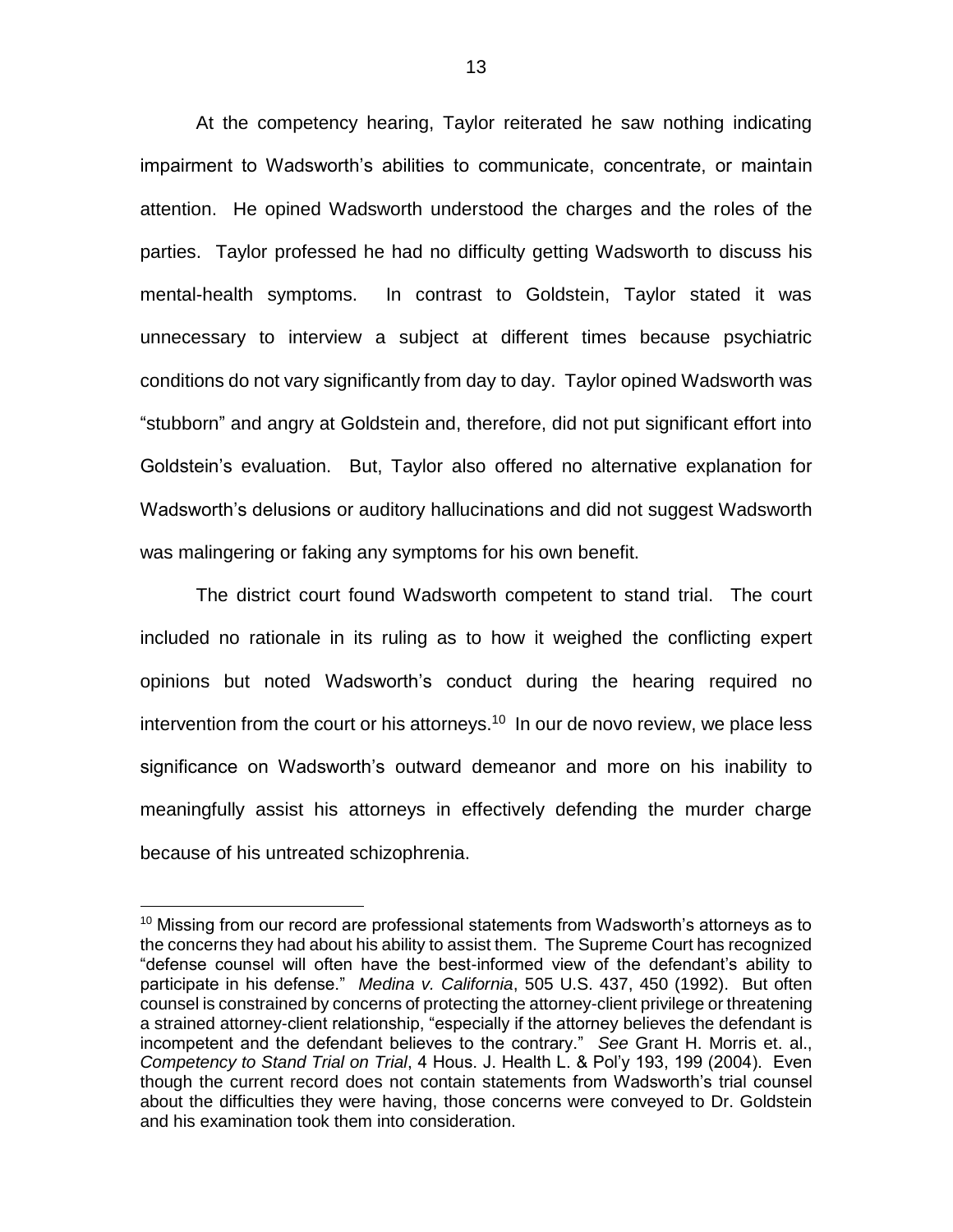The State encourages us to apply the rationale of *State v. Johnson*, 784 N.W.2d 192 (Iowa 2010) (finding defendant failed to prove he was incompetent to stand trial where competing experts drew opposite conclusions). After thoroughly reviewing Johnson's medical history and administering psychological tests, as well as conducting an extensive interview, the defense expert found Johnson was unable to effectively assist his attorneys. *Johnson*, 784 N.W.2d at 194–95. The State's expert spent less time assessing Johnson but reviewed documents, including the defense expert's report, and interviewed Johnson for several hours. *Id.* The State's expert concluded Johnson's responses were "self-serving" and calculated to "help his case." *Id*. The trial court also observed Johnson's behavior and noted his appropriate courtroom demeanor and that he consulted several times with his attorneys during the proceedings. *Id.* Persuaded by the testimony of the State's expert, our supreme court affirmed, concluding Johnson failed to meet his burden. *Id.* at 194-96.

We find *Johnson* distinguishable for two reasons. First, the State's expert suggested Johnson *exaggerated* the impact of his borderline personality disorder on his ability to consult with counsel to gain an advantage in the legal proceedings. *Id*. Here, Wadsworth *minimized* the symptoms of his mental disturbance and was "massively invested" in denying he had a mental illness. Even Dr. Taylor acknowledged Wadsworth denied his need for psychiatric treatment, despite his long-time schizophrenia diagnosis and current delusions. We agree with Dr. Goldstein that Wadsworth's lack of insight into his mental illness would interfere with his ability to assist in his defense. Second, in *Johnson* our supreme court found an equivalency between the time and attention devoted to their evaluations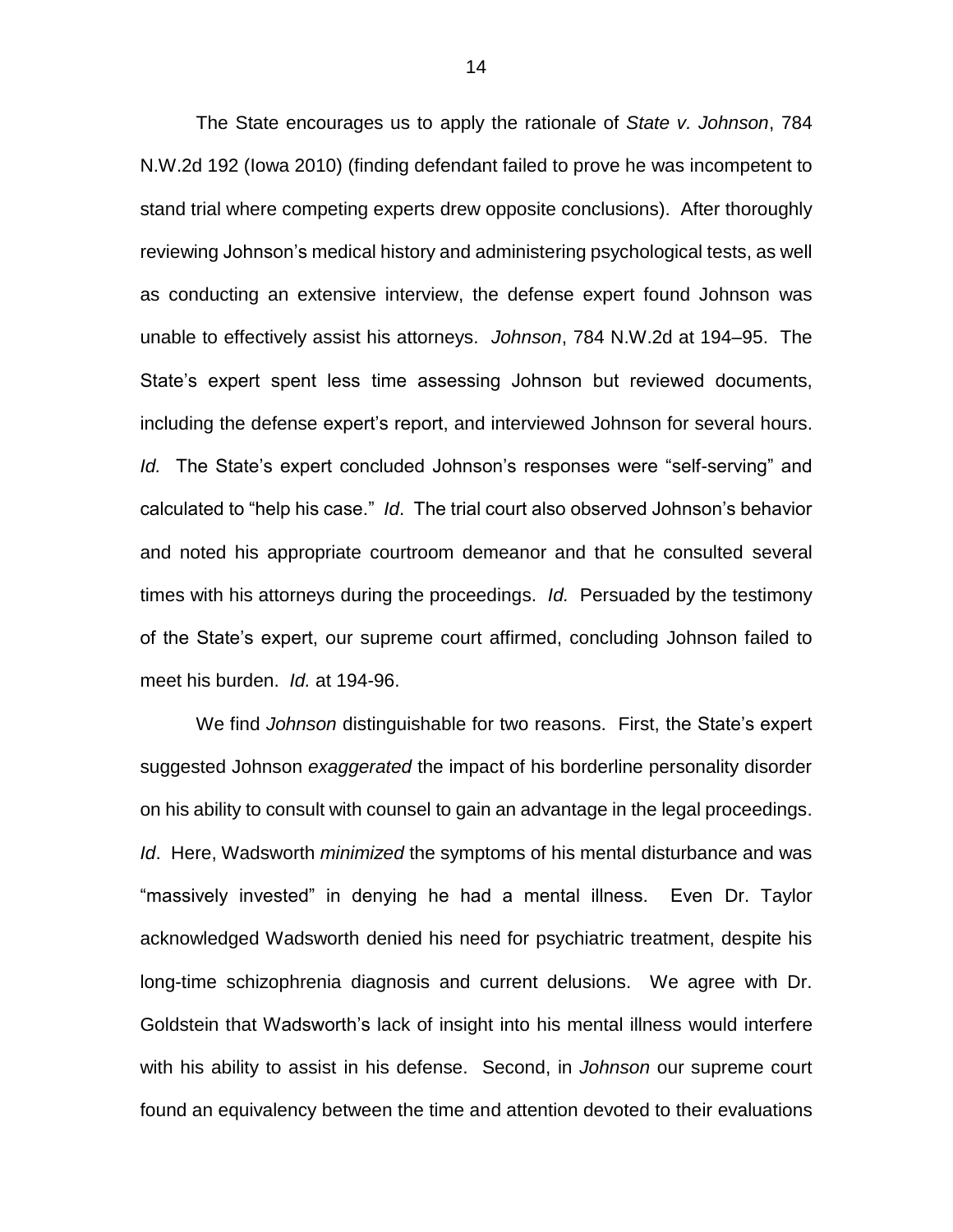by the experts for the State and for the defense. *Id*. Here, we give greater weight to Dr. Goldstein's conclusions because his evaluation was far more thorough and comprehensive than the interview performed by Dr. Taylor. *See United States v. Casteel*, 717 F.3d 635, 642–43 (8th Cir. 2013) (noting trial court appropriately gave more credit to the expert who spent significantly more time evaluating the defendant).

Competency decisions often hinge on a "battle of the experts." Where, as in *Johnson*, the experts conduct substantially equivalent reviews of the case, it is "within a district court's province to choose one expert's opinion over a competing qualified expert's opinion." *See United States v. Ghane*, 593 F.3d 775, 781 (8th Cir. 2010). But, the reviewing court must "look closely at the rationale underlying" the district court's conclusion as to which expert to credit. *See id.* "[E]xpert opinion on competency rises no higher than the reasons on which it is based." *United States v. Whittington*, 586 F.3d 613, 618 (8th Cir. 2009) (quoting *Feguer v. United States*, 302 F.2d 214, 236 (8th Cir. 1962)).

Here, both experts made strikingly similar observations as to Wadsworth's diagnosis and symptoms but came to opposite conclusions as to whether Wadsworth was able to assist counsel in his defense. Both agreed Wadsworth had a long history of untreated schizophrenia. Both found Wadsworth exhibited delusional thinking about the crime and the circumstances surrounding it. Both observed that Wadsworth believed in a decades-long conspiracy orchestrated by the government and Crook to evict and kill him. Both agreed he heard voices that encouraged him to stab Crook. Both agreed Wadsworth had a functional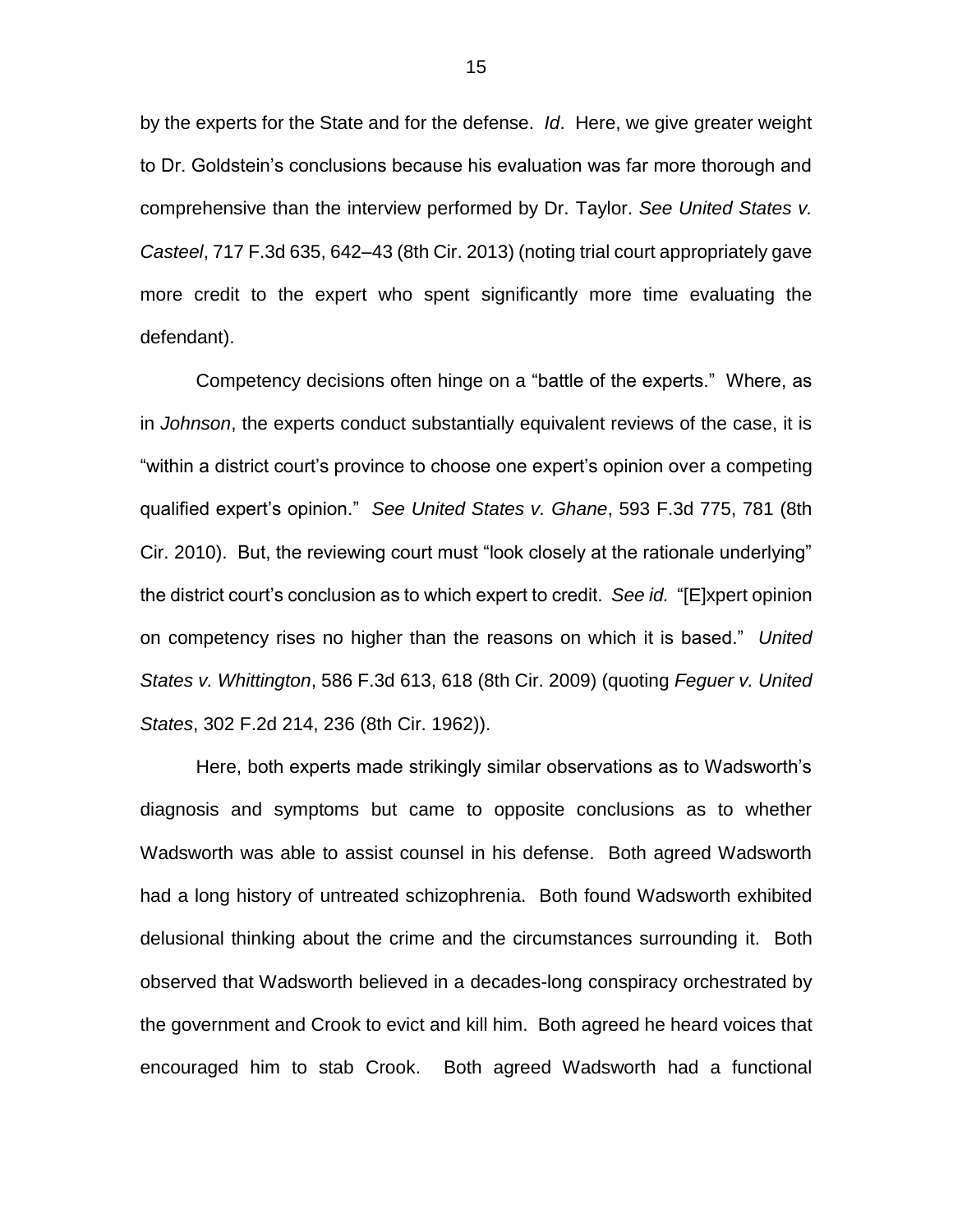knowledge of the trial process, the role of various actors at trial, and the charges and evidence against him.

But then the experts parted ways. Taylor concluded Wadsworth's ability to follow trial procedures showed he was competent to assist his attorneys. In contradiction, Goldstein opined, although Wadsworth was able to follow the technical aspects of the trial, his inability to communicate in a rational manner about the factual circumstances of the killing or about his own mental illness and how it affected his conduct rendered him unable to "meaningfully participate in his trial, to make informed decisions about his case, and to reveal information to his attorneys." Taylor's conclusion addresses only the "factual understanding" prong of the *Dusky* test, while Goldstein's opinion tackles the separate notion of a "rational understanding" of the proceedings. *See Pedersen,* 309 N.W.2d at 501 (reversing conviction because although the defendant appeared to have a factual understanding of the proceedings against him, delusions fueled by schizophrenia prevented him from cooperating with defense counsel, rendering him "unable to assist effectively in his defense"); *see also United States v. Ghane*, 490 F.3d 1036, 1040 (8th Cir. 2007) (affirming trial court order finding defendant incompetent to stand trial because although he "had a factual understanding of the charges against him, his understanding was not rational because he believed the charges were part of a wide ranging government conspiracy"); *Lafferty v. Cook*, 949 F.2d 1546, 1552–55 (10th Cir. 1991) (holding competency finding could not be based only on petitioner's factual understanding of proceedings against him, but also had to be based on finding that he had rational understanding and Lafferty's persistent delusions did not allow him to cooperate rationally with his attorney). Furthermore,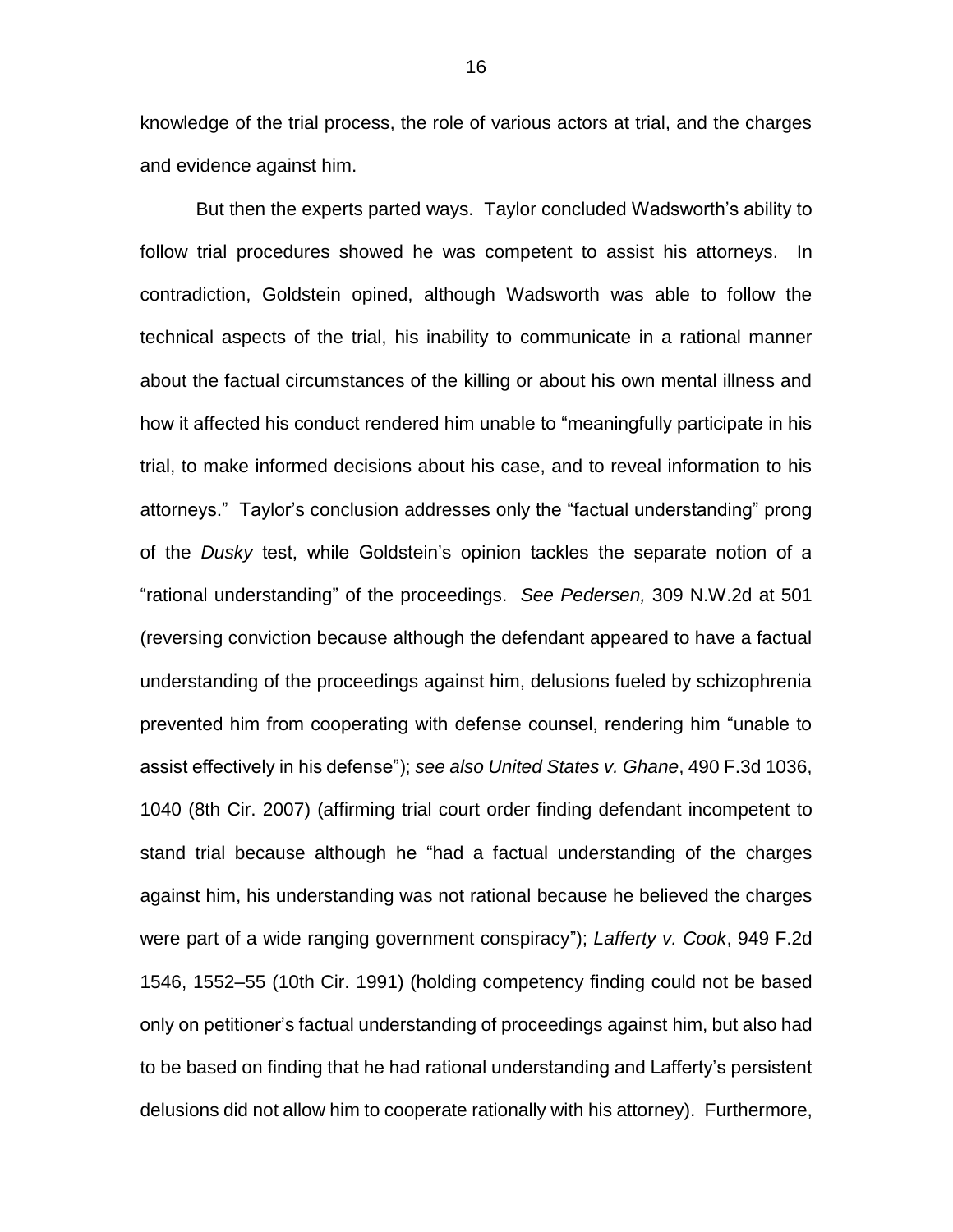our supreme court has recently reemphasized that "the 'rational understanding' required under *Dusky* means more than being 'oriented to time and place' but includes accurate perception of reality and proper response to the world around the defendant." *Einfeldt*, \_\_\_ N.W.2d at \_\_\_ (quoting *Lafferty*, 949 F.2d at 1550).

We find deficient support for Dr. Taylor's conclusion Wadsworth was capable of effectively assisting in his own defense. Taylor insisted Wadsworth denied the voices swayed him to stab Crook or that he experienced any other "pathological thought content." But that opinion sprang from Wadsworth's own reports, not an objective inquiry by Taylor. Taylor told Wadsworth before their interview he was free to decline to answer any question, and Taylor did not press Wadsworth on his delusional thinking. Taylor accepted Wadsworth's explanation he was able to ignore the voices without further interrogation, while Goldstein's further inquiry into these issues pushed Wadsworth to become defensive, irritable, and taciturn. We are concerned about the defects in his perception and understanding that may have impeded Wadsworth's ability to consult with counsel and make rational decisions, even though he appeared to have a factual understanding of the technical trial proceedings.

Overall, Goldstein's testing and interview were far more rigorous and exposed significant problems Wadsworth had communicating about issues critical to his defense, including his delusions and his thought processes surrounding the crime. Wadsworth exhibited these difficulties even though the exam was conducted in the presence of his attorneys. Goldstein pressed Wadsworth on his mental-health issues and delusional thought content to the point Wadsworth grew frustrated and, at one point, ended their interview. But such pointed conversations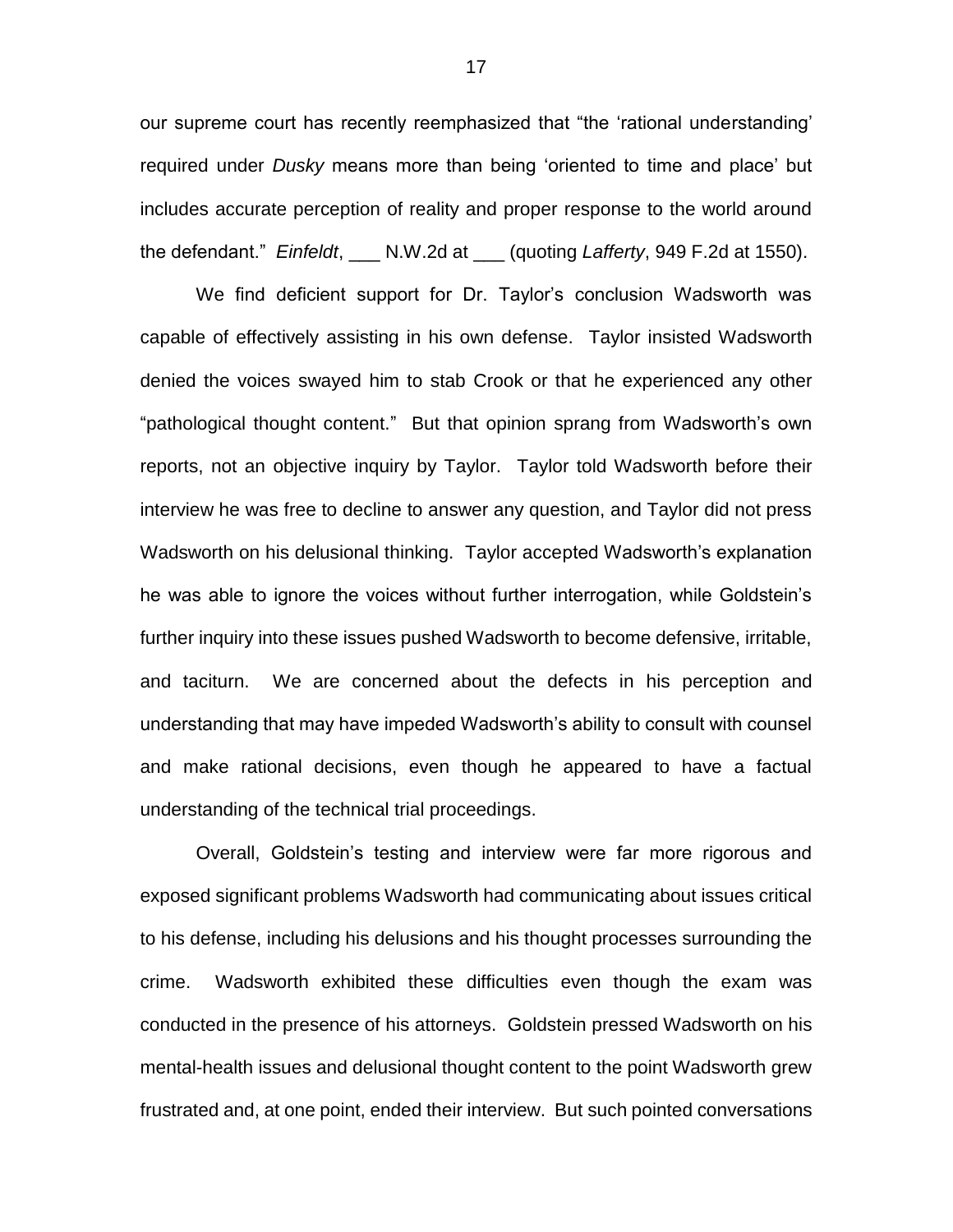between Wadsworth and his counsel would have been essential to formulate and put on a vigorous defense. We assign Goldstein's report and testimony greater weight than Taylor's view.

In our de novo review, we accept Goldstein's conclusion Wadsworth did not portray a rational understanding of the proceedings against him. Neither did Wadsworth have a rational view of his own mental state during or after the crime. He denies any symptoms of mental illness, while admitting to hearing voices for thirty years. He believed he could ignore the voices. Yet, voices told him to stab Crook and he did so. He saw the trial as an opportunity to expose the existence of a government conspiracy to kill him, in which he believed Crook participated. It is unlikely trial counsel could have a meaningful discussion about the facts of the case with Wadsworth given his entrenched delusions or that Wadsworth could participate "actively and meaningfully" in making decisions about his defense. Discussions of Wadsworth's mental state and the circumstances leading up to the killing were particularly critical given the mental elements of the murder charge.

Because of difficulties communicating with Wadsworth, his trial attorneys sought a competency evaluation—advising Dr. Goldstein that Wadsworth avoided discussing details of the offense, which would assist them in representing him. We find it significant Wadsworth could not rationally discuss with his attorneys the role his delusions and psychotic symptoms may have played in his actions. When they pressed Wadsworth for details, he shut down the conversation.

We acknowledge some of Dr. Goldstein's fears about Wadsworth's ability to sit through a trial without being disruptive did not come to fruition. In its ruling, the district court emphasized Wadsworth did not engage in any conduct at the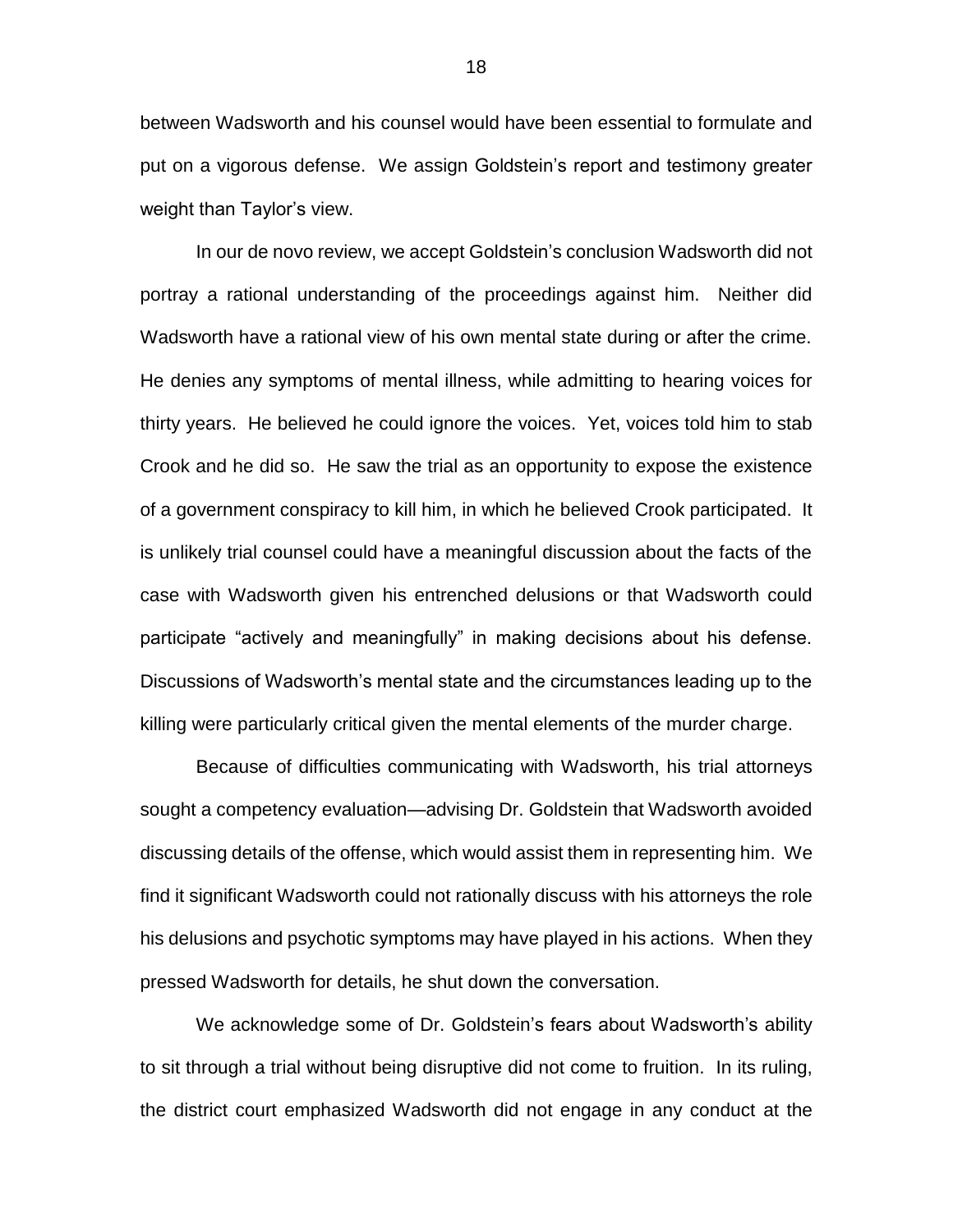competency hearing requiring intervention by the court or counsel. We appreciate the district court's ability to observe the defendant, but an inability to sit quietly in court is not the only danger contemplated when we discuss a defendant's capacity to assist counsel in the defense. *Drope v. Missouri*, 420 U.S. 162, 179 (1975). We are more concerned with the defendant's comprehension of the proceedings, his ability to assess his options and inform his counsel's strategies regarding the factual circumstances of the case.<sup>11</sup> At oral argument, Wadsworth's appellate counsel asserted proving insanity was the only way to defend against the murder charge. *See* Iowa Code § 701.4. Insanity is an affirmative defense that the defendant must prove by a preponderance of the evidence. *See* Iowa R. Crim. P. 2.11(11). Because Wadsworth's untreated mental illness hindered his ability to assist counsel in raising the most potent available defense, we conclude he lacked a rational understanding of the proceedings and was not competent to stand trial.

An uncooperative defendant makes mounting a vigorous defense difficult, but where that difficulty stems from delusions caused by mental illness, a competency issue arises and due process is violated if the defendant is forced to

 $\overline{a}$ <sup>11</sup> Wadsworth's attorneys requested a second competency hearing and brought forward as additional evidence letters Wadsworth had handwritten and sent to the judge. In a September 5, 2015 letter, Wadsworth told the judge, even though he had waived speedy trial, his understanding was, "[B]y law I am to be Released after a year." Later, in April 2016, Wadsworth told the judge he had been set up on the homicide charge and "for the pas[t] 35 years by Polk County." Although Wadsworth does not now assert an error in failing to hold a second competency hearing, it is consistent with our reading of the evidence that Wadsworth continued to display delusions and irrational misconceptions throughout the pre-trial period. But the duty to attend to competency issues throughout the proceedings persists: in *Einfeldt*, our supreme court emphasized, "'[E]ven when a defendant is competent at the commencement of his trial, the trial court must always be alert to circumstances suggesting a change that would render the accused unable to meet the standards of competence to stand trial.'" \_\_\_ N.W.2d at \_\_\_ (quoting *Drope*, 420 U.S. at 181).